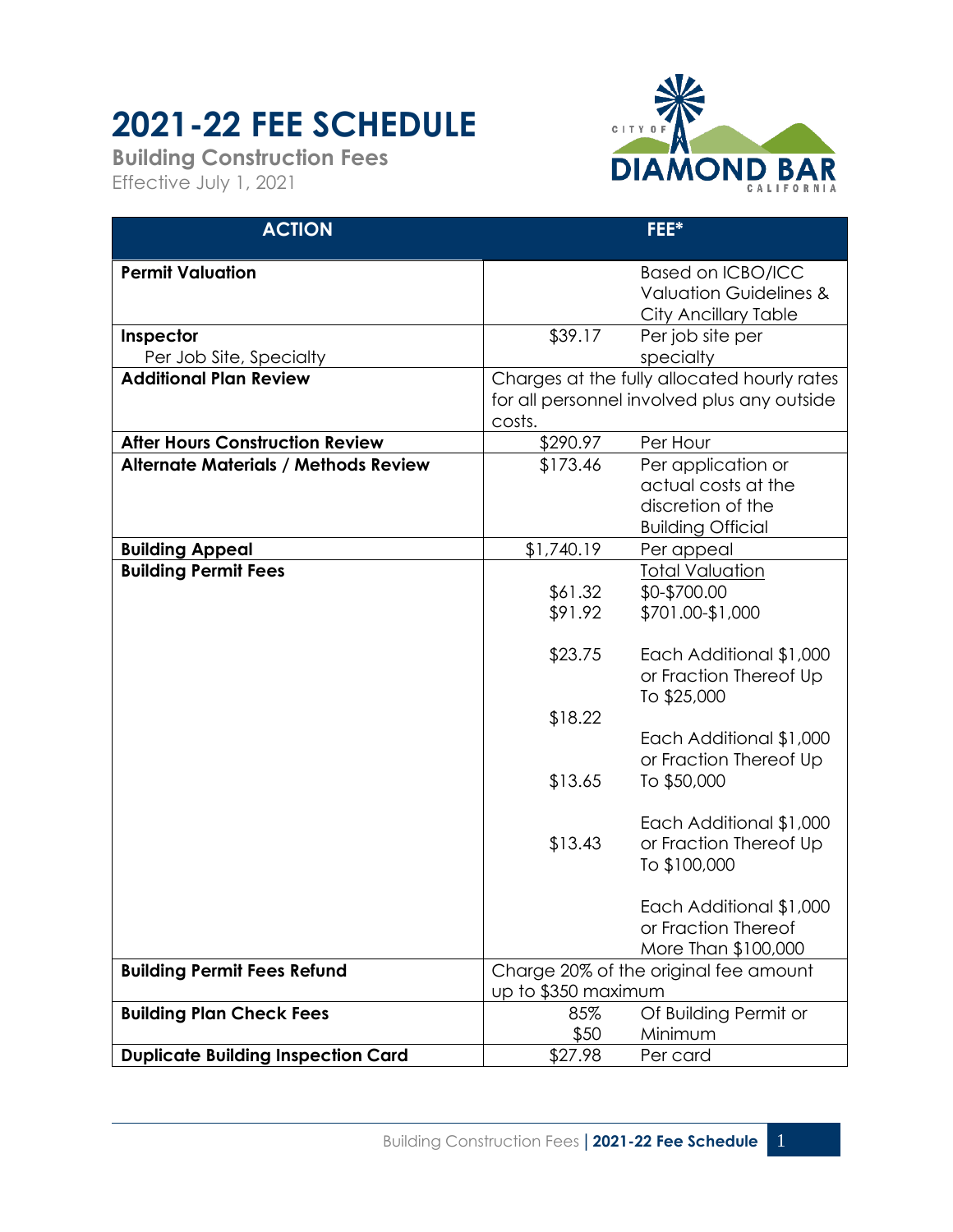| <b>Energy Enforcement</b>                        |                                |                                    |
|--------------------------------------------------|--------------------------------|------------------------------------|
| State Mandated                                   |                                |                                    |
|                                                  |                                |                                    |
|                                                  | 10% of Permit & Plan Check Fee |                                    |
| <b>Extension of Expired Permit</b>               | \$83.93                        | Per application - \$0 -            |
|                                                  |                                | \$100,000 valuation                |
|                                                  | \$285.36                       | Per application -                  |
|                                                  |                                | $$100,001 +$ valuation             |
| <b>Extension of Unexpired Permit</b>             | \$83.93                        | Per application - \$0 -            |
|                                                  |                                | \$100,000 valuation                |
|                                                  | \$285.36                       | Per application -                  |
|                                                  |                                | $$100,001 + valuation$             |
| <b>Permit and Plan Check of Unpermitted</b>      | Double Fees                    |                                    |
| <b>Work</b>                                      |                                |                                    |
| <b>Strong Motion Instrumentation Program</b>     |                                | Residential                        |
| State Fee, Valuation Based                       | \$0.50                         | \$0.50 Minimum, or                 |
|                                                  |                                | .013% of valuation                 |
|                                                  |                                |                                    |
|                                                  | \$0.50                         | Commercial & 3-Story +             |
|                                                  |                                | <b>Residential</b>                 |
|                                                  |                                | \$0.50 Minimum, or                 |
|                                                  |                                | .028% of valuation                 |
|                                                  |                                |                                    |
| <b>Building Standards Administration Special</b> | \$1                            | $$1-25,000$                        |
| <b>Relvolving Fund (BSAF)</b>                    | \$2                            | \$25,000-50,000<br>\$50,000-75,000 |
| State Fee (SB1473), Valuation Based              | \$3                            |                                    |
|                                                  | \$4                            | \$75,000-100,000                   |
|                                                  |                                | Every \$25,000 or                  |
|                                                  |                                | fraction thereof above             |
|                                                  |                                | \$100,000 add \$1                  |
| <b>Site Inspection</b>                           | \$139.54                       |                                    |
| Site Inspections Not Otherwise Covered           |                                |                                    |
| by a Fee                                         |                                |                                    |
| <b>Inspection, Group R or M Occupancies</b>      | \$234.33                       |                                    |
| <b>Occupancy Groups Other Than R or M</b>        |                                | Floor Area                         |
|                                                  | \$281.22                       | Less Than 5,000 S.F.               |
|                                                  | \$374.97                       | 5,001-10,000 S.F.                  |
|                                                  | \$749.94                       | 10,001-100,000 S.F.                |
|                                                  | \$937.43                       | Over 100,000 S.F.                  |
| Inspection, Repair/Rehab of                      |                                | Regular Building Permit            |
| <b>Building/Structure Declared Substandard</b>   |                                | Fee For Structure                  |
| <b>Inspection, Demolition of</b>                 | \$173.46                       | Per permit - complete              |
| <b>Building/Structure</b>                        | \$436.45                       | demolition                         |
|                                                  |                                | Per permit - partial               |
|                                                  |                                | demolition                         |